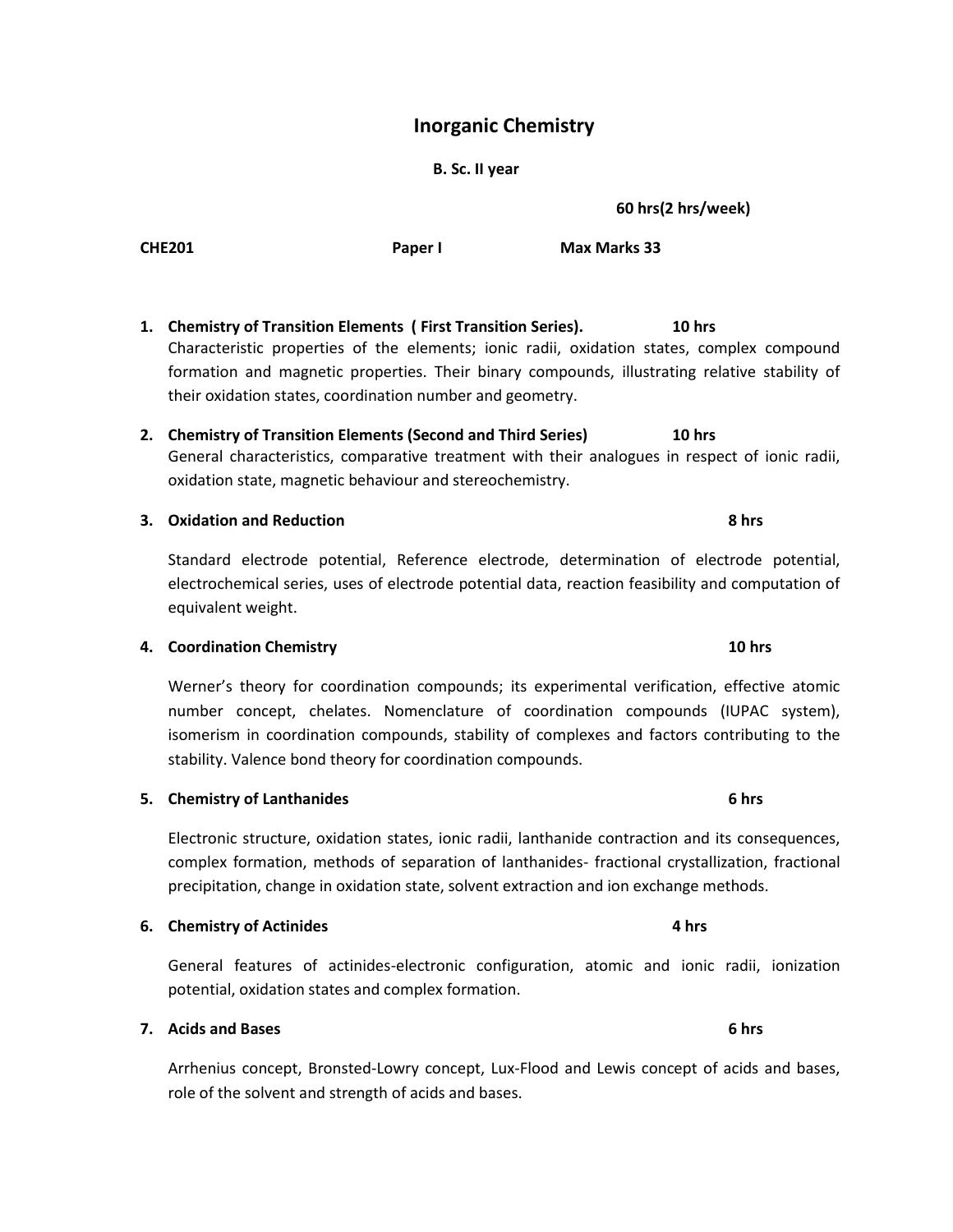## **8. Non Aqueous Solvents 6 hrs**

Classification of solvents, their general characteristics, physical properties of the solvents, reaction in non-aqueous solvents-liquid  $NH<sub>3</sub>$  and SO<sub>2</sub> (auto-ionization, precipitation reactions, acid-base reaction, oxidation-reduction reactions, salvation and solvolysis, complex formation, merits and demerits.

## **Organic Chemistry**

**B. Sc. II year 60 hrs(2 hrs/week)** 

**CHE202 Paper II Max Marks 33**

## **1. Electromagnetic Spectrum; Absorption Spectroscopy 8 hrs**

Ultraviolet (UV) absorption spectroscopy-absorption laws (Beer-Lambert law), molar absrptivity, presentation and analysis of UV spectra, types of electronic transitions, effect of conjugation, concept of chromophore and auxochrome. Bathochromic, hypochromic, hyperchromic and hypsochromic shifts. UV spectra of conjugated enes and enones.

Infra Red (IR) absorption spectroscopy- molecular vibrations, Hook's Law, selection rules, intensity and position of IR bands, measurement of IR spectrum, finger print region, characteristic absorptions of various functional groups and interpretation of IR spectra of simple organic compounds.

### **2. Alcohols 6 hrs**

Classification and nomenclature. Monohydric alcohols; methods of formation by reduction of aldehydes, ketones, carboxylic acids and esters. Hydrogen bonding. Acidic nature. Reactions of alcohols. Dihydric alcohols-methods of preparation, chemical reactions of vicinal glycols, oxidative cleavage  $[Pb(OAc)]_4$  and  $HIO_4]$  and pinacol-pinacolone rearrangement. Trihydric alcohols-methods of formation, chemical reactions of glycerol.

### **3. Phenols 6 hrs**

Nomenclature, structure and bonding. Preparation of phenols, physical properties and acidic character. Comparative acidic strength of alcohols and phenols, resonance stabilization of phenoxide ion. Reactions of phenols-electrophilic aromatic substitution, acylation and

**7.**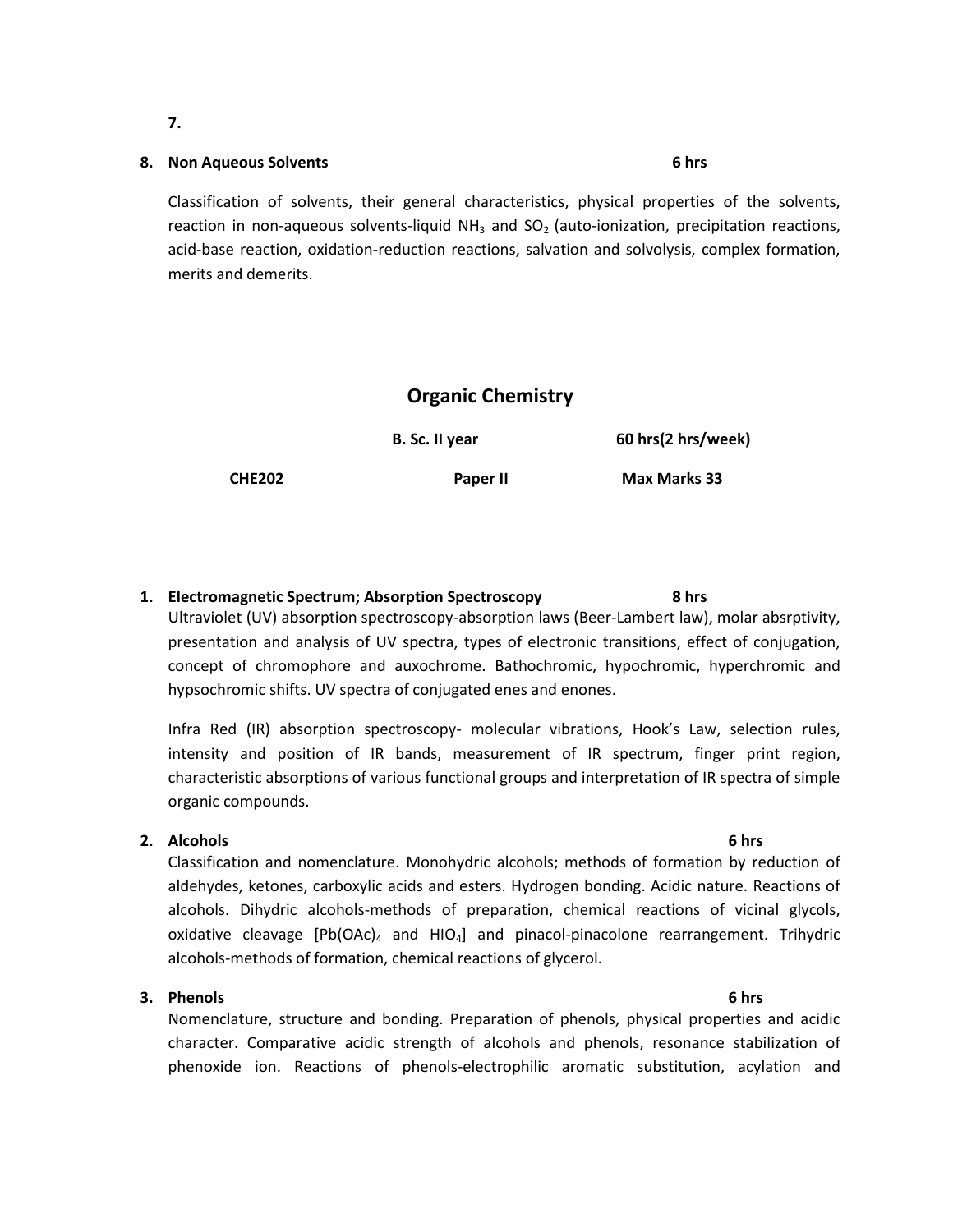carboxylation. Mechanism of Fries rearrangement, Claisen condensation, Gatterman synthesis, Houben-Hoesch reaction, Lederer-Manasse reaction and Reimer-Tiemann reaction.

### **4. Ethers and Epoxides 3 hrs**

Nomenclature, methods of preparation. Physical properties. Chemical reactions-cleavage and auto-oxidation, Ziesel's method. Synthesis of epoxides. Acid and base catalyzed ring opening of epoxides, orientation of epoxide ring opening, reactions of Grignard and organo-lithium reagents with epoxides.

### **5. Aldehydes and Ketones 10 hrs**

Nomenclature and structure of the carbonyl group. Synthesis of aldehydes and ketones with particular reference to the synthesis from acid chlorides, synthesis using 1,3-dithianes, synthesis of ketones from nitriles and carboxylic acids. Physical properties. Mechanism of nucleophilc additions to carbonyl groups with particular emphasis on benzoin, aldol, Perkin and Knoevenagel condensation. Condensation with ammonia and its derivatives; Wittig reaction, Mannich reaction.

Use of acetals as protecting group. Oxidation of aldehydes, Baeyer-Villiger oxidation of ketones, Cannizzaro reaction, MPV, Clemensen, Wolf-Kishner, LiAlH<sub>4</sub> and NaBH<sub>4</sub> reductions. Halogenation of enolizable ketones. An introduction to  $\alpha$ -, β-unsaturated aldehydes and ketones.

### 6. **Carboxylic Acids and their Derivatives 9 hrs**

Nomenclature, structure and bonding, physical properties, acidity of carboxylic acids, effects of substituents on acid strength. Preparation of carboxylic acids. Reactions of carboxylic acids, Hell-Volhard-Zelinsky reaction. Synthesis of acid chlorides, esters and amides. Reduction of carboxylic acids, mechanism of decarboxylation.

Methods of formation and chemical reactions of halo acids, hydroxy acids- malic, tartaric, and citric acids. Methods of preparation and chemical reactions of unsaturated monocarboxylic acids. Dicarboxylic acids-methods of preparation and effect of heat and dehydrating agents.

Carboxylic acid derivatives- Structure and nomenclature of acid chlorides, esters, amides (urea) and acid anhydrides. Relative stability of acyl derivatives. Physical properties, interconversion of acid derivatives by nucleophilic acyl substitution. Preparation of carboxylic acid derivatives, chemical reactions. Mechanism of esterification and hydrolysis (acid and base)

### **7. Nitrogen Containing Organic Compounds 12 hrs**

## Preparation of nitroalkanes and nitroarenes. Chemical reactions of nitroalkanes. Mechanism of nucleophilic substitution in nitroarenes and their reactions in acidic, neutral and alkaline media. Picric acid.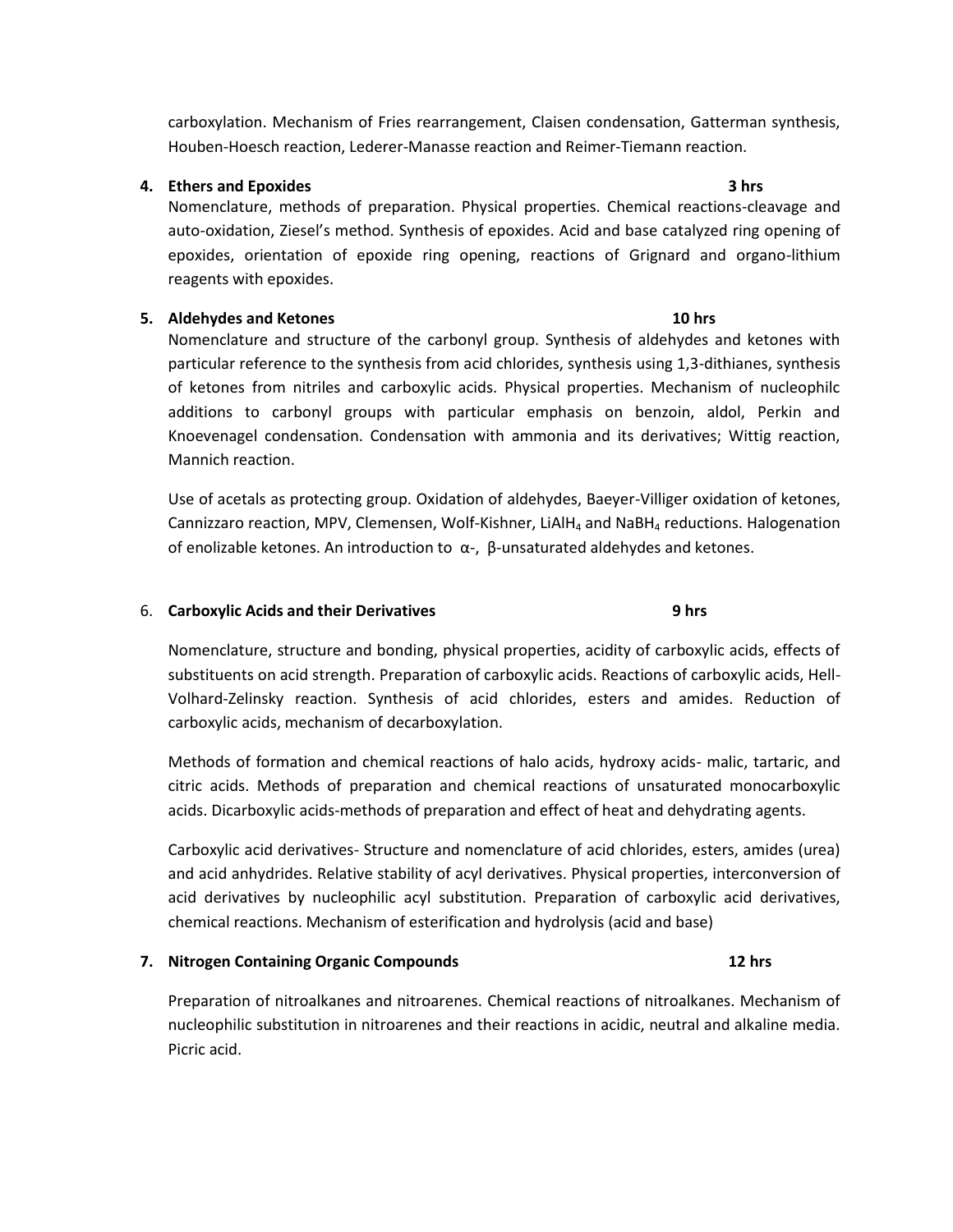Halonitroarenes-reactivity, structure and nomenclature of amines. Physical properties. Separation of mixture of primary, secondary and tertiary amines. Structural features affecting basicily of amines. Amine salts as phase-transfer catalysts. Preparation of alkyl and aryl amines (reduction of nitro compounds, nitriles), reductive amination of aldehydic and ketonic compounds. Gabriel-phthalimide reaction, Hofmann bromamide reaction.

Reaction of amines, electrophilic aromatic substitution in aryl amines, reaction of amines with nitrous acid. Synthetic transformations of aryl diazonium salts, azo coupling.

### **8. Organic Synthesis via Enolates 6 hrs**

Acidity of hydrogen, alkylation of diethylmalonate and ethylacetoacetate. Synthesis of ethylacetoacetate, the Claisen condensation. Keto-enol tautomerism of ethylacetoacetate.

| <b>Physical Chemistry</b> |                |                     |  |
|---------------------------|----------------|---------------------|--|
|                           | B. Sc. II year | 60 hrs(2 hrs/week)  |  |
| <b>CHM203</b>             | Paper III      | <b>Max Marks 34</b> |  |

## **1. Thermodynamics II 18 hrs**

Second law of thermodynamics, need of the law, different statements of the law. Carnot cycle and its efficiency, Carnot theorem. Thermodynamic scale of temperature. Concept of entropy: entropy as a state function, entropy as a function of V and T, entropy as a function of P and T, entropy change in physical and chemical processes, entropy change in reversible and irreversible processes. Clausius inequality, entropy as a criteria of spontaneity and equilibrium. Entropy change in ideal gases and mixing of gases. Gibbs and Helmoltz functions. Gibbs function (G) and Helmoltz function (A) as thermodynamic quantities, A and G as criteria for thermodynamic equilibrium and spontaneity, their advantage over entropy change. Variation of G and A with P, V and T. Gibbs-Helmoltz equation, Clapeyron equation, Clausius-Clapeyron equation, reaction isotherm and reaction isochore.

## **2. Chemical Equilibrium 06 hrs**

The law of mass action, free energy and equilibrium constant, factors influencing equilibrium constant, relationship between Kp and Kc. Thermodynamic derivation of the law of mass action, application of law of mass action to some homogenous and heterogeneous equilibrium, Le-Chatelier's principle.

## **3. Phase Equilibrium 10 hrs**

Statement and meaning of the terms: phase, component and degree of freedom, derivation of Gibbs phase rule, phase equilibria of one component systems- water, carbon dioxide and sulphur.

Phase equilibria of two component systems: solid-liquid equilibra, simple eutectic; Bi-Cd, Pb-Ag systems, desilverisation of lead. Solid solutions-compound formation with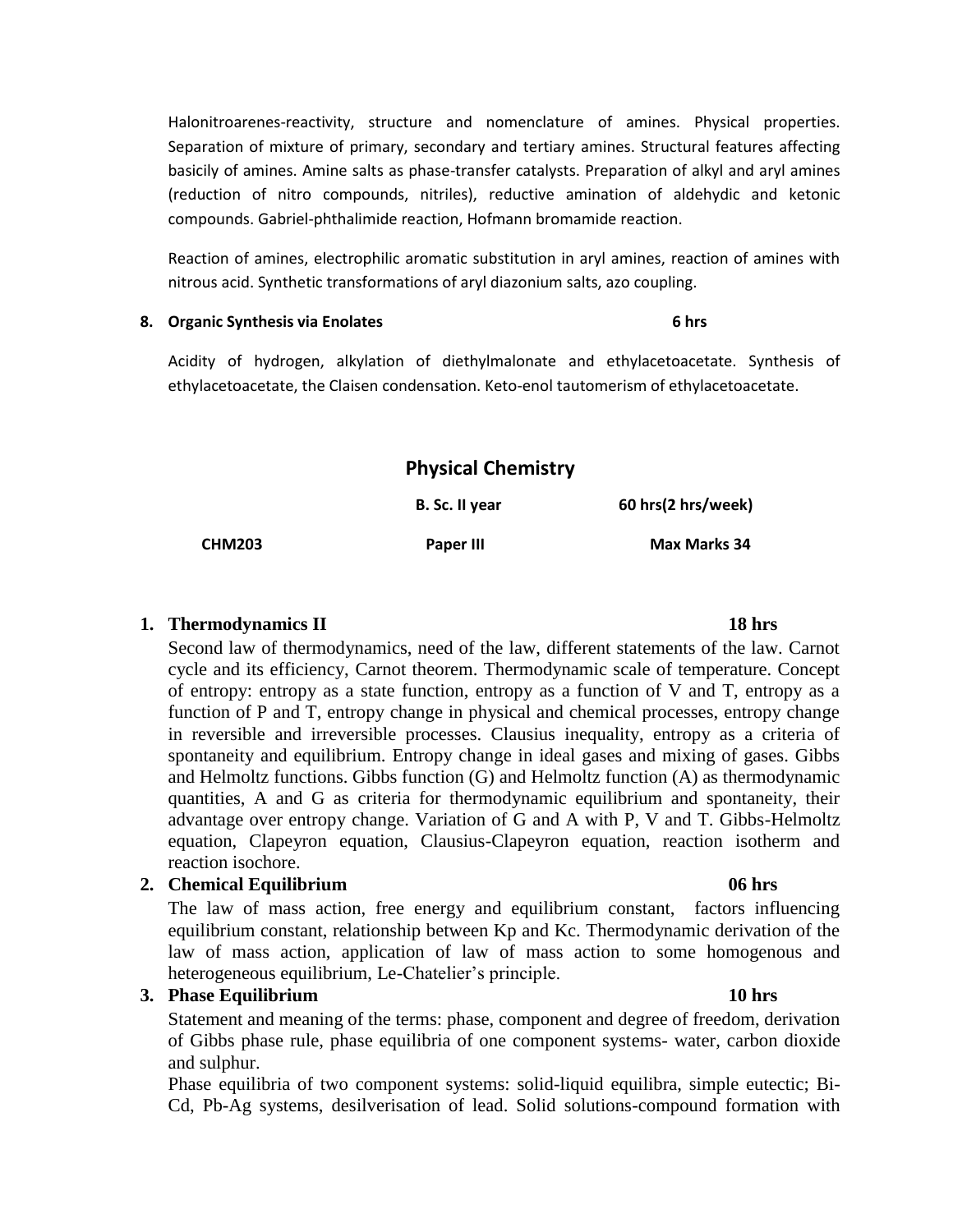congruent melting point (Mg-Zn) and incongruent melting point (NaCl-H<sub>2</sub>O, FeCl<sub>3</sub>-H<sub>2</sub>O and CuSO4-H2O systems). Freezing mixtures, acetone- dry ice. Liquid-liquid mixtures: ideal liquid mixtures, Raoult's and Henry's law. Non-ideal systems-azeotropes; HCl-H<sub>2</sub>O and ethanol-water systems. Partially miscible liquids; phenol-water, trimethylaminewater, nicotine-water systems. Lower and upper consolute temperature. Effect of impurity on consolute temperature; immiscible liquids, steam distillation. Nernst distribution law: its thermodynamic derivation and applications.

## **1. Electrochemistry I 12 hrs**

Electrical transport-conduction in metals and electrolytic solutions, specific conductance and equivalent conductance, measurement of equivalent conductance, variation of equivalent and specific conductance with dilution. Arrhenius theory of electrolytic dissociation and its limitations, weak and strong electrolytes, Ostwald's dilution law, its uses and limitations.

Debye-Hückel theory, equation for strong electrolytes (elementary treatment only). Migration of ions, Transport number, definition and determination by Hittorf and moving boundary methods, Kohlrausch's law. Application of conductivity measurementsdetermination of degree of dissociation,  $K_a$  of acids, solubility product of sparingly soluble salts, conductometric titrations.

## **2. Electrochemistry II 10 hrs**

Types of reversible electrodes-gas-metal ion, metal-metal ion, metal-insoluble salt anion and redox electrodes. Electrode reactions, Nernst equation, derivation of cell EMF and single electrode potential, standard hydrogen electrode-reference electrode, standard electrode potential, sign conventions, electrochemical series and its significance. Electrolytic and Galvanic cells-reversible and irreversible cells, conventional representation of electrochemical cells. EMF of a cell and its measurements. Computation of cell EMF. Calculation of thermodynamic quantities of cell reactions (ΔG, ΔH and K), polarization decomposition potentials, over potential and hydrogen over voltage. Definition of pH and  $pK_a$ , determination pH using hydrogen, quinhydrone and glass electrodes by potentiometric methods. Mechanism of buffer action, Henderson equation. Hydrolysis of salts.

# **3. Surface Chemistry 04 hrs**

Types of adsorption, Freundlich's and Langmuir's adsorption isotherms and their applications, charge on the colloidal particle, size of the colloidal particle, Perrin's method of determination of the Avogadro's number.

## **Lab Course B. Sc. Chemistry II year Max Marks 50**

## **06 hrs/week**

- 1. Laboratory hazards and safety precautions.
- 2. Inorganic quantitative analysis-gravimetric estimation of Ba<sup>2+</sup>, Fe<sup>3+</sup> Ni<sup>2+</sup>, Cu<sup>2+</sup> and Zn<sup>2+</sup>.
- 3. Inorganic synthesis cuprous chloride, potash alum, chrome alum, ferrous oxalate, ferrous ammonium sulphate, tetraamminecopper(II) sulphate and hexaamminenickel(II) chloride. Crystallization of compounds.